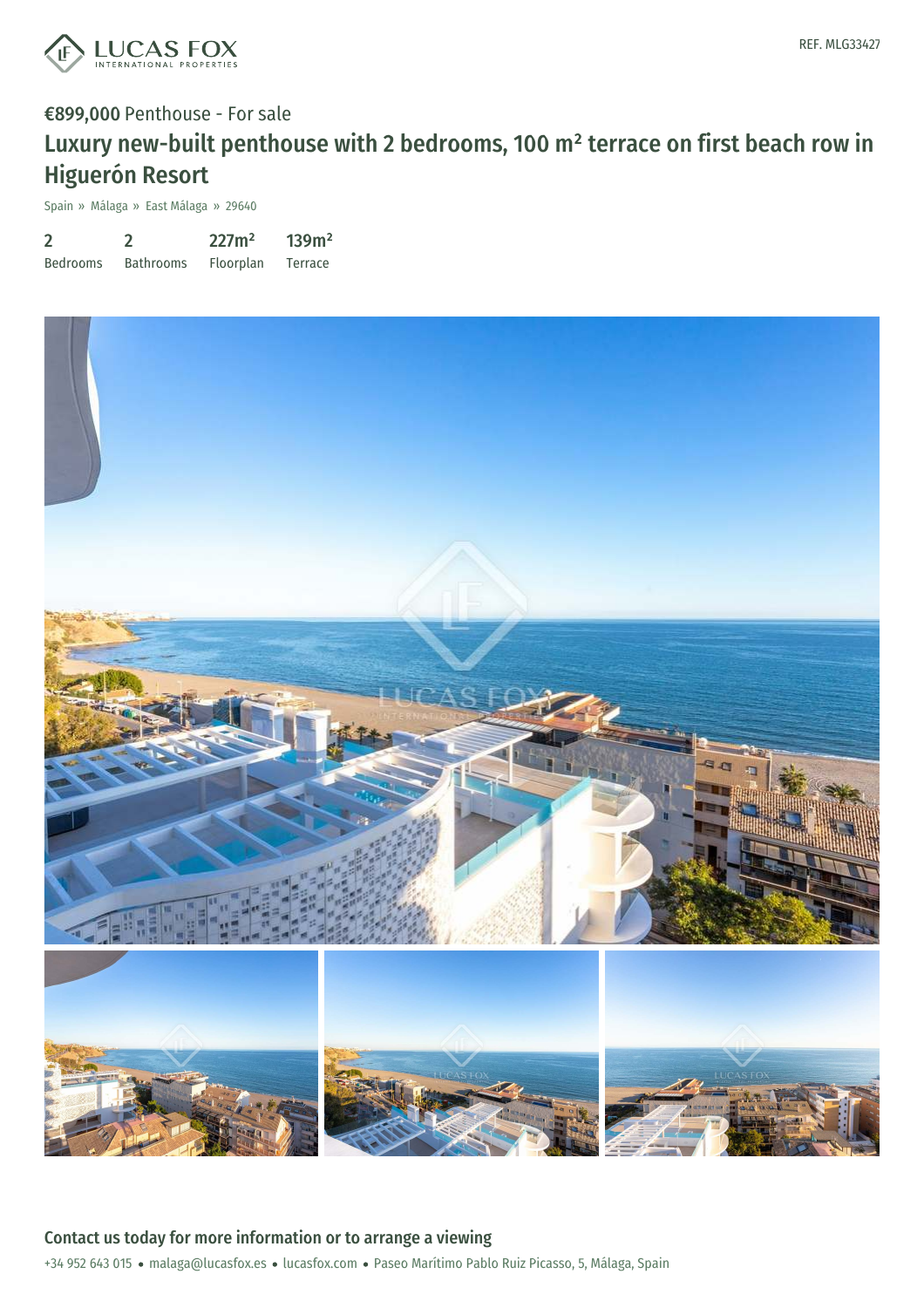

Spain » Málaga » East Málaga » 29640

2 Bedrooms  $\mathfrak{D}$ Bathrooms 227m² Floorplan 139m² Terrace

### **OVERVIEW**

### The best seafront views in this 2-bedroom penthouse with 100 m² terrace, 25 metres to the beach in Higuerón Resort.

Walk to the beach, feel the waves, breathe the sea breeze... Welcome to Wave Collection.

Located in Higuerón Resort, the most exclusive Resort on the Costa del Sol, where you will find Higuerón Hotel 5\*, a journey through the cultural, culinary and artistic aspects of Malaga that invites you to areas where every detail has been carefully prepared, offering multisensory experiences.

In its 10 restaurants you can take a gastronomic tour, with foods from all over the world, where flavour is always the protagonist.

At the Higuerón Spa you will enter a refuge of peace, harmony and well-being. Time will pass during the different treatments for both facial and full body care. With more than 30 jets that guarantee the best disconnection. At your disposal you will find a team specialized in hairstyles and arrangements, for every necessary occasion.

Life gets active at the award-winning Higuerón Sport Club. An exclusive environment created in the perfect combination of outdoor facilities with courts for various sports such as paddle, tennis, basketball, volleyball. A place to forget everything and focus on you. And a 700 m² gym with the most advanced technology, as well as a variety of group activities such as Zumba, spinning and pilates.

Feel the Mediter[ranean](mailto:malaga@lucasfox.es) at your feet on the [beach](https://www.lucasfox.com) in front of the Higuerón Beach Club, the only private beach club in Malaga. You will have access to an exclusive area where you will reconnect and enjoy the sound of the waves, the sand and the sun.

Situated just 25 metres from the sea with a seaside promenade stretching 7km, spectacular views of the Mediterranean Sea and strategically linked to the Beach Club, Wave.

The complex has two living spaces consisting of a total of 72 homes (ranging from 1 to 2 bedrooms), including penthouses with solariums. All homes come with parking space and storage room.



#### [lucasfox.com/go/mlg33427](https://www.lucasfox.com/go/mlg33427)

Sea views, Heated swimming pool, Indoor swimming pool, Swimming pool, Terrace, Jacuzzi, Spa, Tennis court, Concierge service, Gym, Private garage, Lift, Natural light, Padel court, Modernist building, Parking, Air conditioning, Beauty salon, Built-in wardrobes, Chill out area, Double glazing, Equipped Kitchen, Exterior, Gourmet lounge, Heating, Interior, Near international schools, New build, Pet-friendly, Playground, Renovated, Security, Storage room, Transport nearby, Utility room, Views

### Contact us today for more information or to arrange a viewing

+34 952 643 015 · malaga@lucasfox.es · lucasfox.com · Paseo Marítimo Pablo Ruiz Picasso, 5, Málaga, Spain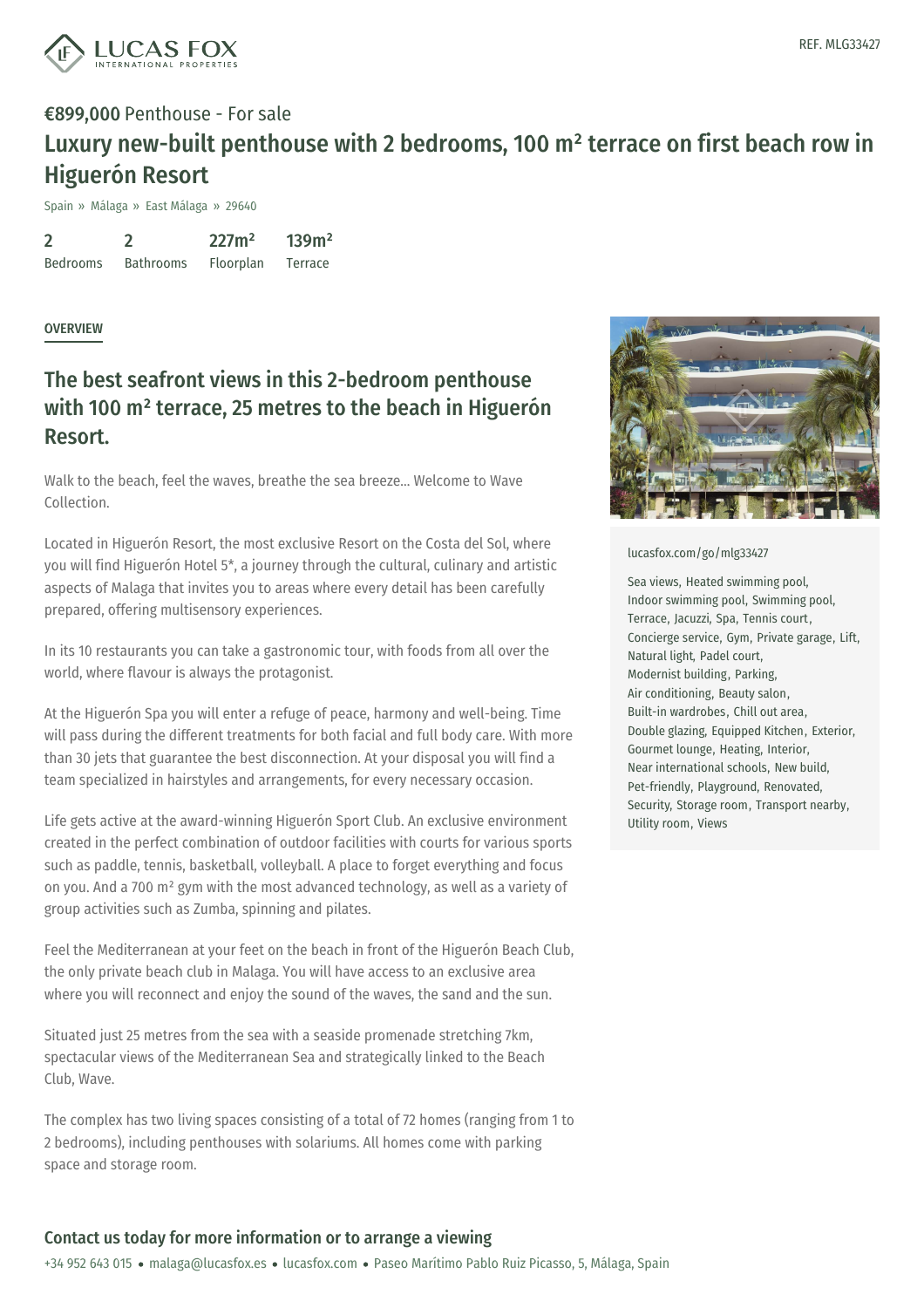

Spain » Málaga » East Málaga » 29640

| $\overline{2}$  |                  | 227m <sup>2</sup> | 139m <sup>2</sup> |
|-----------------|------------------|-------------------|-------------------|
| <b>Bedrooms</b> | <b>Bathrooms</b> | Floorplan         | <b>Terrace</b>    |

The homes are designed with avant-garde architecture and a sense of space will be created with curved walls and windows opening out to the sea and stretching from floor to ceiling.

The complex is complemented by a pool area situated on the roof of the building, a jacuzzi, a barbecue area, a luxury lobby and a private business centre for residents.

Enjoy your new 2-bedroom, 2-bathroom penthouse home in the most exclusive resort on the Costa del Sol.